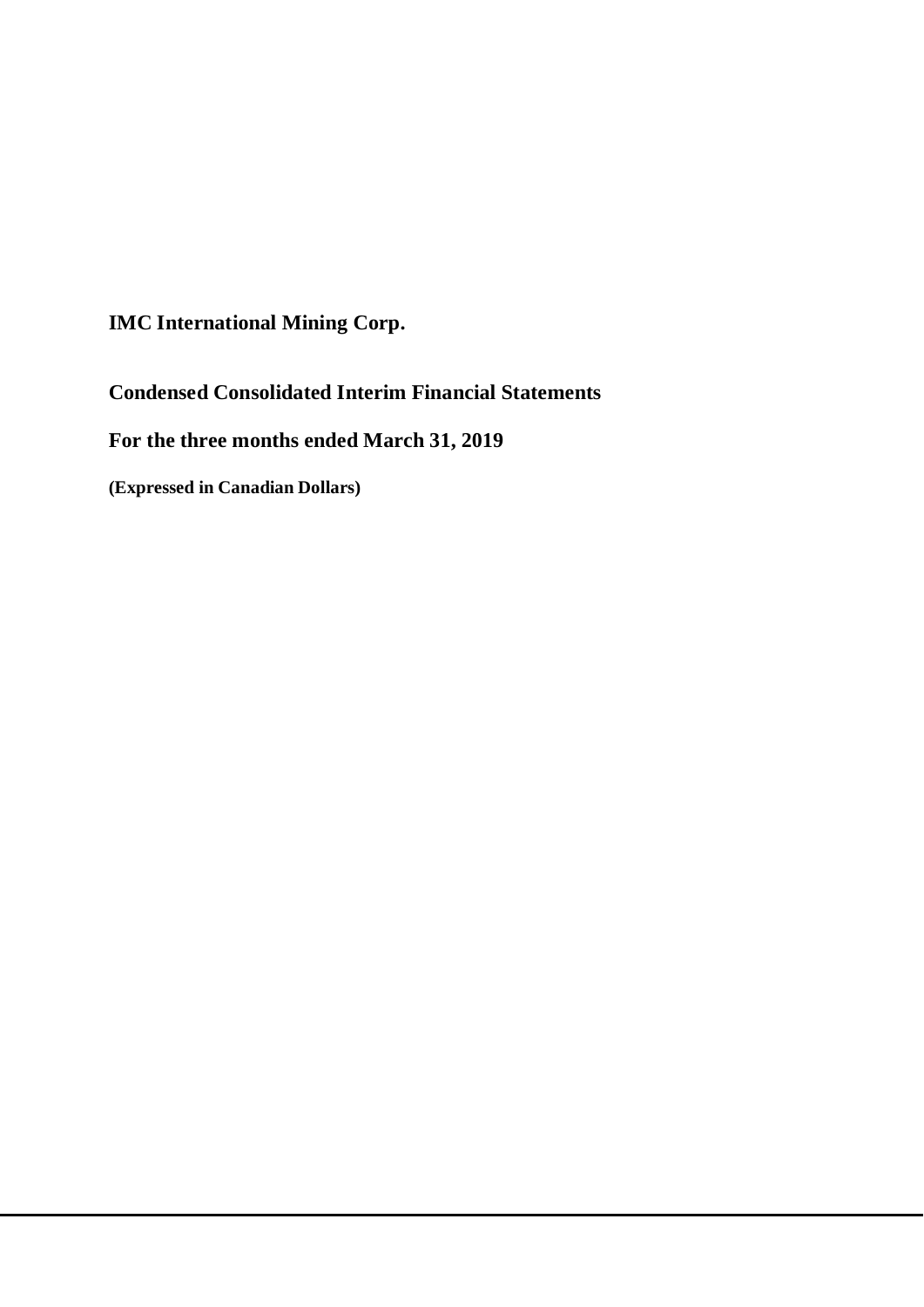## **IMC International Mining Corp. Condensed Consolidated Interim Statement of Financial Position As at March 31, 2019 (Expressed in Canadian dollars)**

|                                          | <b>Note</b> | March 31, 2019<br>(Unaudited) |               | December 31, 2018<br>(audited) |  |
|------------------------------------------|-------------|-------------------------------|---------------|--------------------------------|--|
|                                          |             |                               |               |                                |  |
| <b>ASSETS</b>                            |             |                               |               |                                |  |
| <b>Current Assets</b>                    |             |                               |               |                                |  |
| Cash                                     |             | \$<br>399,612                 | $\mathcal{S}$ | 1                              |  |
|                                          |             | 399,612                       |               | $\mathbf{1}$                   |  |
| <b>Non-current Assets</b>                |             |                               |               |                                |  |
| Exploration and evaluation assets        | 5           | 113,319                       |               |                                |  |
|                                          |             | 113,319                       |               |                                |  |
|                                          |             |                               |               |                                |  |
| <b>TOTAL ASSETS</b>                      |             | \$<br>512,931                 | $\mathbb{S}$  |                                |  |
|                                          |             |                               |               |                                |  |
| <b>LIABILITIES</b>                       |             |                               |               |                                |  |
| <b>Current Liabilities</b>               |             |                               |               |                                |  |
| Accounts payable and accrued liabilities |             | \$<br>47,205                  | -\$           | 18,900                         |  |
|                                          |             |                               |               |                                |  |
| <b>SHAREHOLDERS' EQUITY</b>              |             |                               |               |                                |  |
| Share capital                            | 5           | 113,320                       |               | 1                              |  |
| Subscriptions received                   |             | 400,000                       |               |                                |  |
| Accumulated deficit                      |             | (47, 594)                     |               | (18,900)                       |  |
| <b>Total equity</b>                      |             | 465,726                       |               | (18, 899)                      |  |
| <b>TOTAL LIABILITIES AND SHAREHOLDER</b> |             |                               |               |                                |  |
| <b>EQUITY</b>                            |             | \$<br>512,931                 | \$            |                                |  |

Going concern – Note 2 Subsequent events – Note 10

These financial statements were authorized for issue by the Board of Directors on May 30, 2019.

Approved on behalf of the Board of Directors:

*"Brian Thurston",* Director *"Mike Aujla",* Director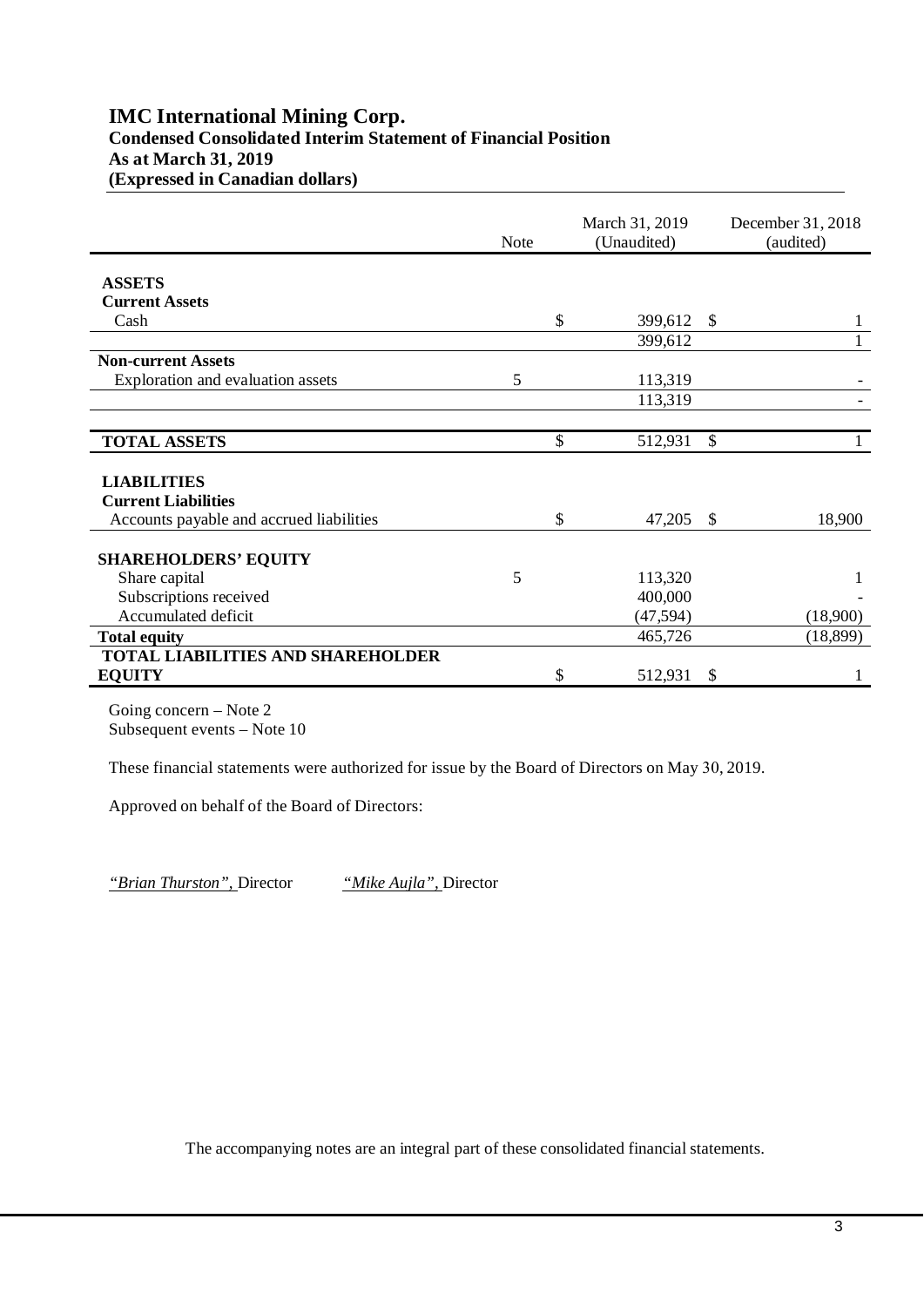## **IMC International Mining Corp. Condensed Consolidated Interim Statement of Loss and Comprehensive Loss For the three months ended March 31, 2019 (Expressed in Canadian dollars)**

|                                                     | <b>Note</b> | Period ended<br>March 31, 2019 |
|-----------------------------------------------------|-------------|--------------------------------|
|                                                     |             |                                |
| <b>EXPENSES</b>                                     |             |                                |
| <b>Bank</b> charges                                 |             | \$<br>161                      |
| Consulting                                          |             | 9,450                          |
| Filing fees                                         |             | 2,090                          |
| Office                                              |             | 221                            |
| Professional fees                                   |             | 16,765                         |
| <b>TOTAL OPERATING EXPENSES</b>                     |             | (28, 687)                      |
|                                                     |             |                                |
| <b>OTHER ITEMS</b>                                  |             |                                |
| Foreign exchange loss                               |             | (7)                            |
| <b>TOTAL OTHER ITEMS</b>                            |             | (7)                            |
|                                                     |             |                                |
| NET AND COMPREHENSIVE LOSS FOR THE<br><b>PERIOD</b> |             | \$<br>(28, 694)                |
|                                                     |             |                                |
|                                                     |             |                                |
| Loss per share, basic and diluted                   |             | \$<br>(0.02)                   |
| Weighted average number of common shares            |             |                                |
| outstanding                                         |             | 1,154,355                      |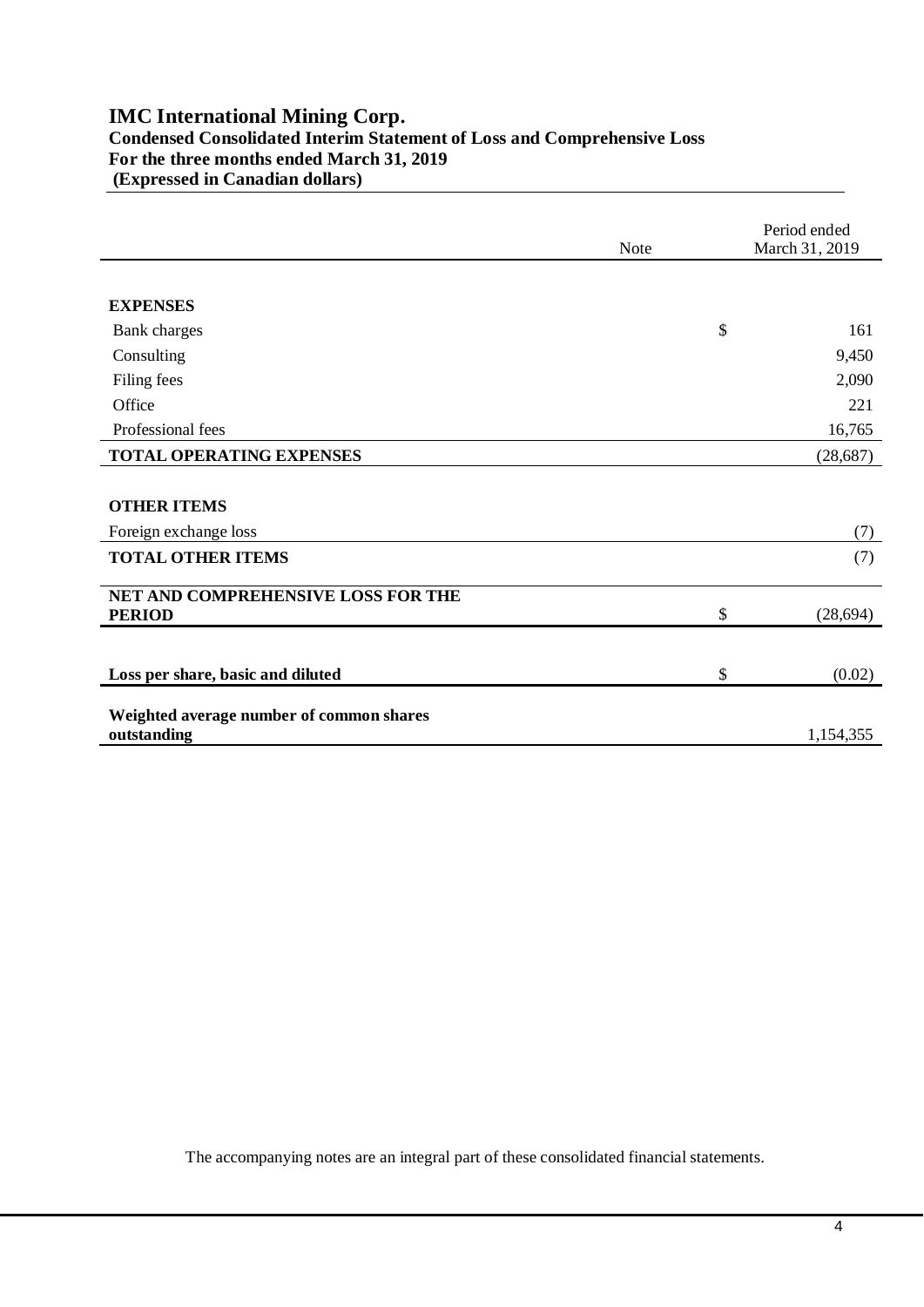# **IMC International Mining Corp.**

**Condensed Consolidated Interim Statement of Changes in Equity For the period from incorporation to December 31, 2018 and three months ended March 31, 2019 (Expressed in Canadian dollars)**

|                                               | <b>Share Capital</b> |         |                 |                |                               |
|-----------------------------------------------|----------------------|---------|-----------------|----------------|-------------------------------|
|                                               | <b>Number</b>        | Amount  | <b>Reserves</b> | <b>Deficit</b> | <b>Total</b><br><b>Equity</b> |
|                                               |                      | J       |                 |                |                               |
| <b>Incorporation August 30, 2018</b>          |                      |         |                 |                |                               |
| Common share issued for cash at incorporation |                      |         |                 |                |                               |
| Net loss for the period                       |                      |         |                 | (18,900)       | (18,900)                      |
| <b>December 31, 2018</b>                      |                      |         |                 |                | (18,899)                      |
| Subscriptions received                        |                      |         | 400,000         |                | 400,000                       |
| Shares issued pursuant to arrangement         | 3,246,621            | 113,319 |                 |                | 113,319                       |
| Net loss for the period                       |                      |         |                 | (28,694)       | (28, 694)                     |
| <b>March 31, 2019</b>                         | 3,246,622            | 113,320 | 400,000         | (47, 594)      | 465,726                       |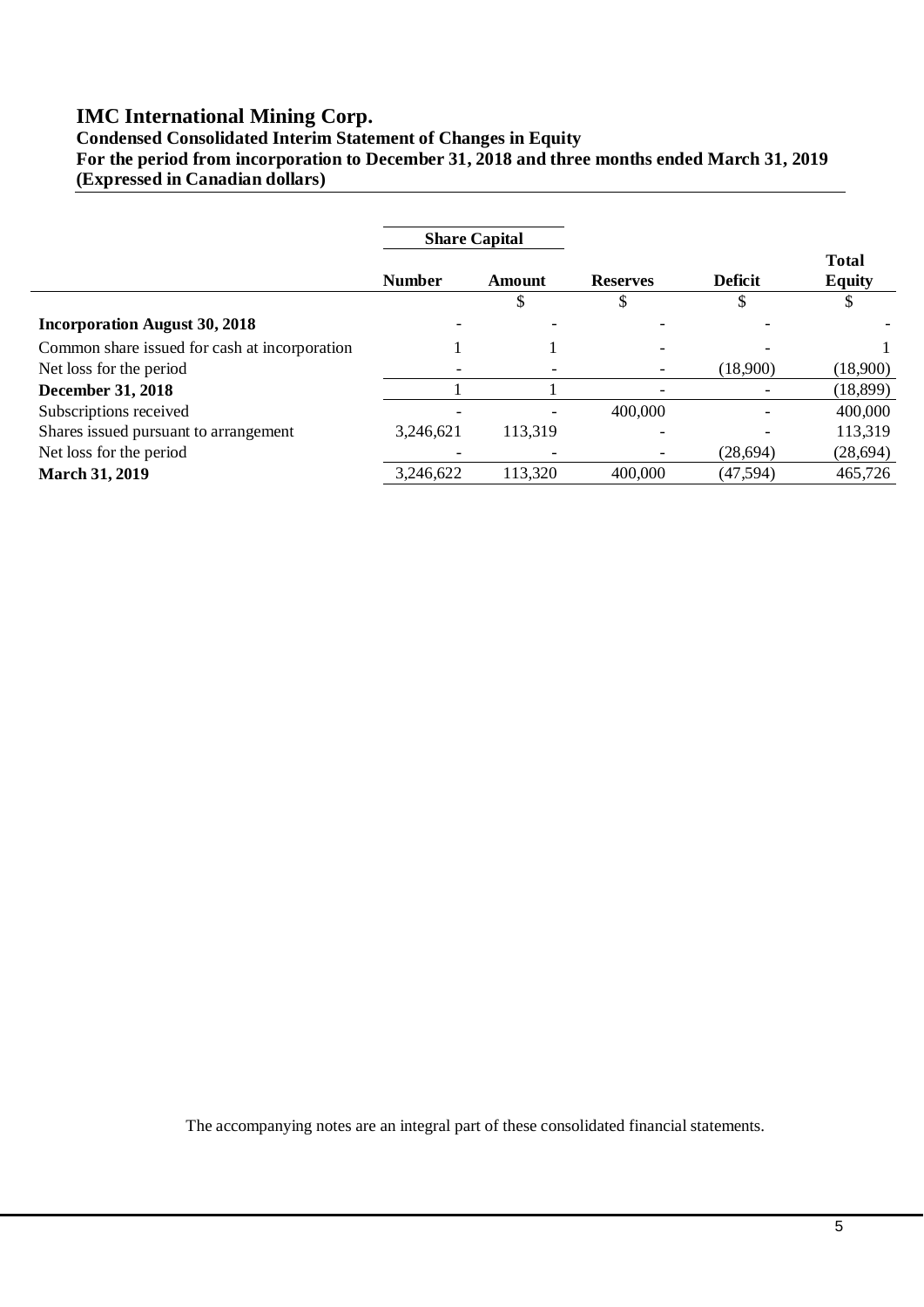## **IMC International Mining Corp. Condensed Consolidated Interim Statement of Cash flows For the three months ended March 31, 2019 (Expressed in Canadian dollars)**

|                                                | Period ended<br>March 31, 2019 |  |
|------------------------------------------------|--------------------------------|--|
| Cash (used in) provided by:                    |                                |  |
| <b>OPERATING ACTIVITIES:</b>                   |                                |  |
| Net loss for the period                        | \$<br>(28,694)                 |  |
| Net changes in non-cash working capital items: |                                |  |
| Accounts payable and accrued liabilities       | 28,305                         |  |
| Net cash used in operating activities          | (389)                          |  |
|                                                |                                |  |
| <b>FINANCING ACTIVITIES:</b>                   |                                |  |
| Subscription receipts                          | 400,000                        |  |
| Cash provided by financing activity            | 400,000                        |  |
|                                                |                                |  |
| Change in cash                                 | 399,611                        |  |
| Cash, beginning of period                      |                                |  |
|                                                |                                |  |
| Cash, end of period                            | \$<br>399,612                  |  |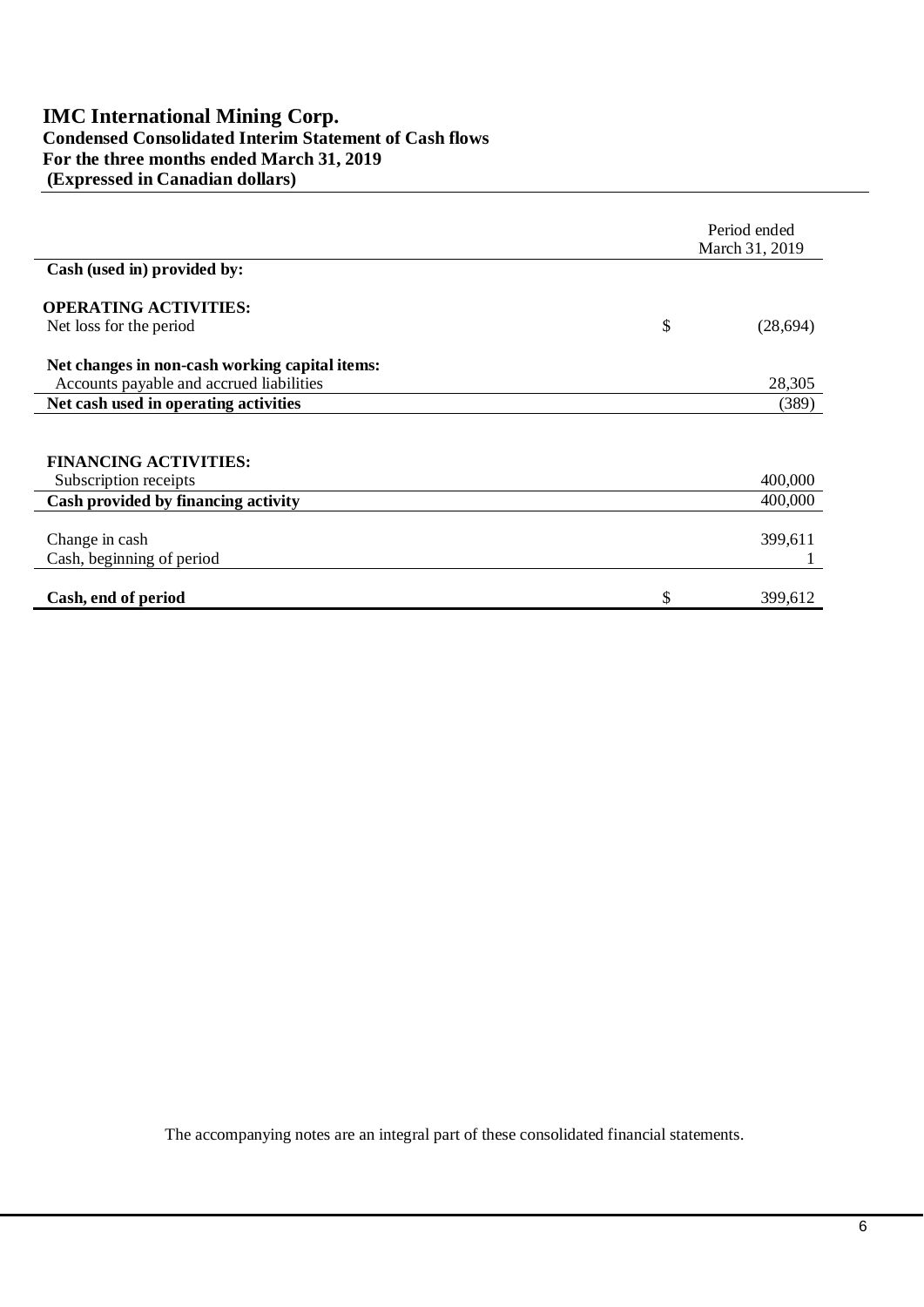## **IMC International Mining Corp. Notes to the Condensed Consolidated Interim Financial Statements For the period ended March 31, 2019 (Expressed in Canadian dollars)**

### **1. NATURE OF OPERATIONS**

IMC International Mining Inc. (the "Company" or "IMC") was incorporated under the laws of British Columbia on August 30, 2018, for the purposes of a plan of arrangement ("Arrangement") with Chemesis International Inc. ("Chemesis"). IMC is currently a private Company. IMC's head and principal business address are all located at Suite 2710, 200 Granville Street, Vancouver, British Columbia V6C 1S4. IMC's registered and records office address is located at Suite 2200, 885 West Georgia Street, Vancouver, British Columbia V6C 3E8. On February 1, 2019, Chemesis International Inc. ("Chemesis") and the Company completed a reorganization transaction by way of a plan of arrangement ("Arrangement") whereby, Chemesis undertook a reorganization and spin-out of various interests in minerals located in the vicinity of the Harcuvar and Harquahala Mountains, Yavapai County, Arizona (the "Bullard Pass Property") to IMC. On February 1, 2019, Chemesis transferred all of the issued and outstanding common shares of its wholly owned subsidiary, Canadian Mining of Arizona Inc. ("CMAI"), to IMC in exchange for 3,246,621 IMC common shares. Further, the Company granted 305,000 options at a weighted average exercise price of \$1.02 per option and 229,014 warrants at an exercise price of \$1.00. After completion of the arrangement, IMC now owns 100% of CMAI along with the assets of the Bullard Pass Property. IMC intends to operate as a gold mineral exploration and development Company and will continue to advance its Bullard Pass Property and seek other mining assets.

#### **2. GOING CONCERN**

The Company has no current source of operating revenue and is accordingly dependent upon the receipt of equity and/or related party debt financing on terms which are acceptable. These consolidated financial statements have been prepared on the basis of accounting principles applicable to a going concern, which assumes that the Company will continue in operation for the foreseeable future and will be able to realize its assets and discharge its liabilities in the normal course of operations as they come due. In assessing whether the going concern assumption is appropriate, management takes into account all available information about the future, which is at least, but is not limited to, twelve months from the end of the reporting period. Management is aware, in making its assessment, of material uncertainties related to events or conditions that cast significant doubt upon the Company's ability to continue as a going concern.

## **3. BASIS OF PRESENTATION**

These condensed consolidated interim financial statements have been prepared in accordance with International Accounting Standard ("IAS") 34 "Interim Financial Reporting". They do not include all of the information required for full annual financial statements and should be read in conjunction with the Company's audited annual financial statements for the fiscal year ended December 31, 2018, which have been prepared in accordance with International Financial Reporting Standards ("IFRS"). The condensed consolidated interim financial statements were authorized for issue in accordance with a resolution from the Board of Directors on May 30, 2019.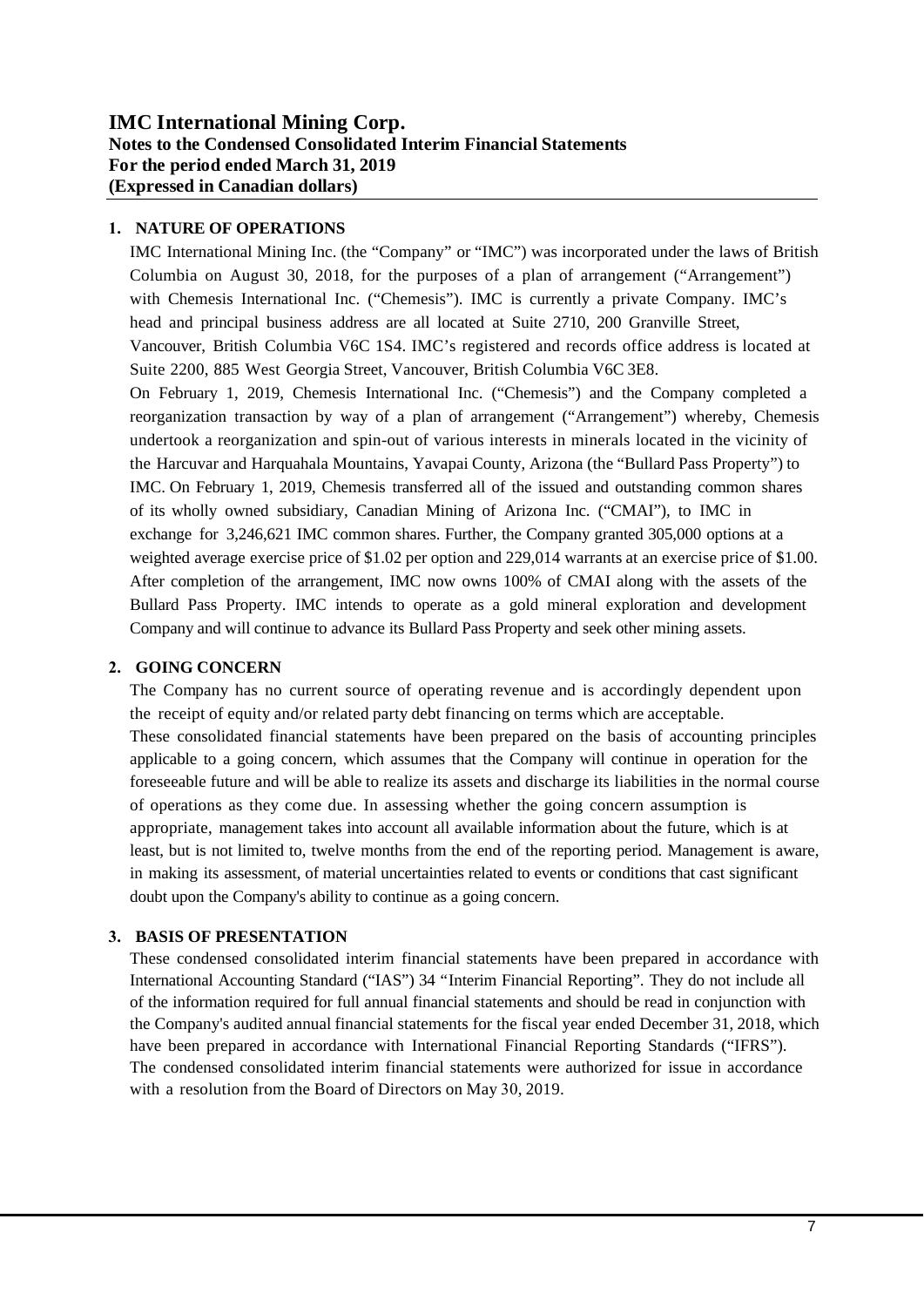## **3. BASIS OF PRESENTATION (CONTINUED)**

#### **3.1. Basis of measurement**

These consolidated financial statements have been prepared using the measurement basis specified by IFRS for each type of asset, liability, revenue and expense. Certain items are stated at fair value.

#### **3.2. Significant judgments, estimates and assumptions**

The preparation of the Company's consolidated financial statements in conformity with IFRS requires management to make judgments, estimates and assumptions that affect the reported amounts of assets and liabilities and disclosures of contingent assets and liabilities at the date of the consolidated financial statements and the reported amounts of revenues and expenses during the reporting period. Estimates and assumptions are continually evaluated and are based on management's experience and other factors, including expectations of future events that are believed to be reasonable under the circumstances. Actual results could differ from these estimates.

#### **Critical Accounting Judgments**

The assumption that the Company will be able to continue as a going concern is subject to critical judgments by management with respect to assumptions surrounding the short and long-term operating budget, expected profitability, investing and financing activities and management's strategic planning. Should those judgments prove to be inaccurate, management's continued use of the going concern assumption could be inappropriate.

#### *Functional currency*

Determination of an entity's functional currency involves judgment taking into account the transactions, events, and conditions relevant to the entity. Determination of functional currency involves evaluating evidence about the primary economic environment in which the entity operations and is re-evaluated when facts and circumstances indicate that conditions have changed.

#### **Critical Accounting Estimates**

#### *Income Taxes*

The determination of income tax is inherently complex and requires making certain estimates and assumptions about future events. While income tax filings are subject to audits and reassessments, the Company has adequately provided for all income tax obligations. However, changes in facts and circumstances as a result of income tax audits, reassessments, jurisprudence and any new legislation may result in an increase or decrease in our provision for income taxes.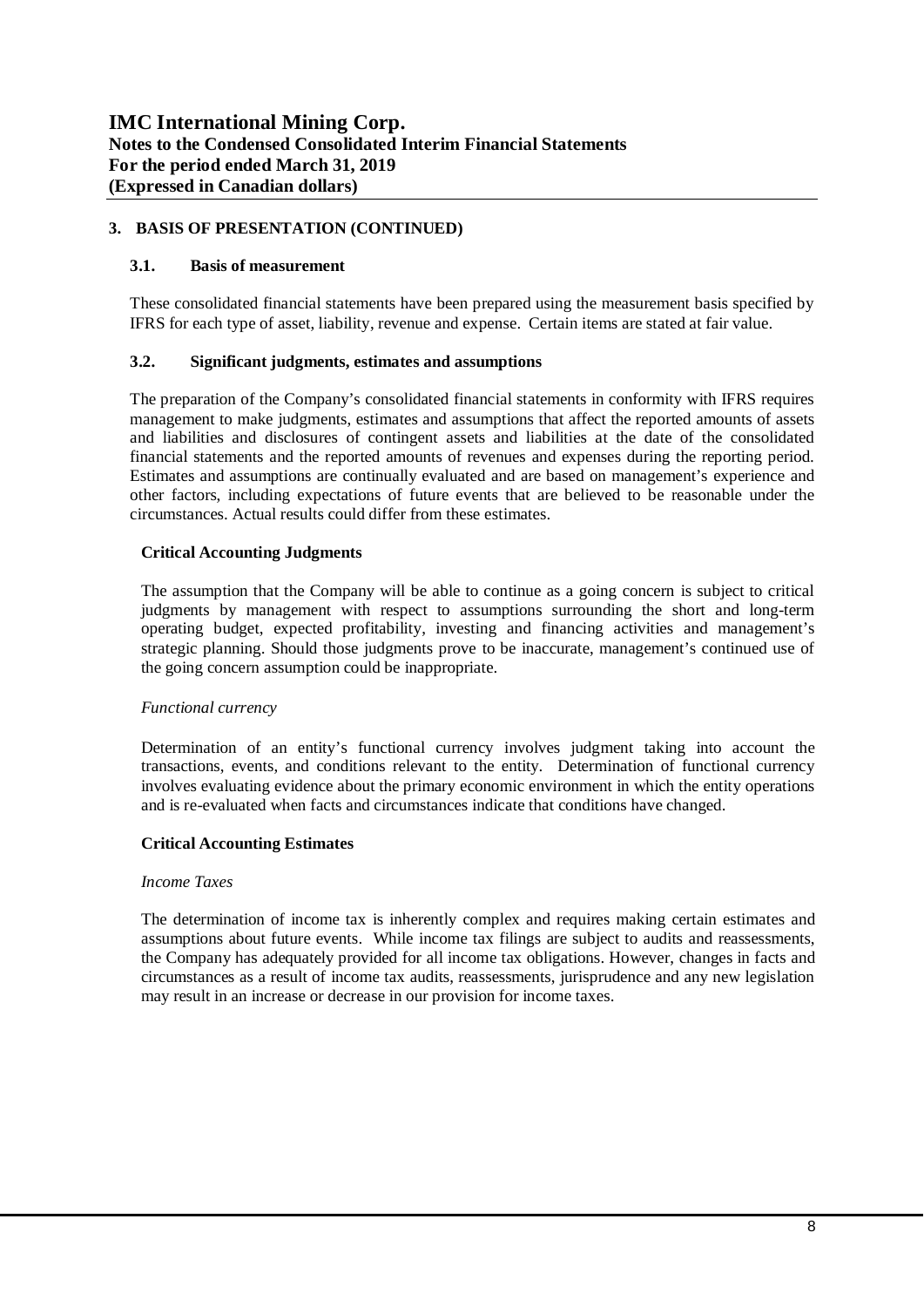### **3. BASIS OF PRESENTATION (CONTINUED)**

#### *Exploration and evaluation assets*

The Company is required to make significant judgments regarding the capitalization of the costs incurred in respect to its exploration and evaluation assets. The Company is also required to make significant judgments on the ongoing feasibility of mineral exploration, and whether there are indicators that the development of a specific area is unlikely, and exploration and evaluation properties should be impaired. Management has assessed impairment indicators on the Company's exploration and evaluation properties and has concluded that no impairment indicators existed as of March 31, 2019.

### **4. SIGNIFICANT ACCOUNTING POLICIES**

With the exception of the recently adopted accounting policies below, these condensed consolidated interim financial statements have been prepared on the basis of accounting policies and methods of computation consistent with those applied in the Company's audited annual financial statement for the fiscal year ended December 31, 2018.

**4.1** The functional currency is the currency of the primary economic environment in which an entity operates and may differ from the currency in which the entity enters transactions. The functional currency of the Company is the Canadian dollar. The functional currency of CMAI, is the Canadian dollar. The presentation currency of the consolidated entity is the Canadian dollar.

Transactions in currencies other than the functional currency are translated to the functional currency at exchange rates prevailing on the dates of the transactions. Monetary assets and liabilities that are denominated in currencies other than the functional currency are translated to the functional currency using the exchange rate prevailing on the date of the statement of financial position, while non-monetary assets and liabilities are translated at historical rates.

Exchange gains and losses arising from the translation of foreign currency-denominated transactions or balances are recorded as a component of net loss in the period in which they occur.

The results of operations and financial position of each subsidiary where the functional currency is different from the presentation currency are translated as follows: assets and liabilities for each statement of financial position presented are translated at the closing rate at the date of that statement of financial position; expenses are translated at exchange rates prevailing at the dates of the transactions, all resulting exchange differences are recognized in other comprehensive income.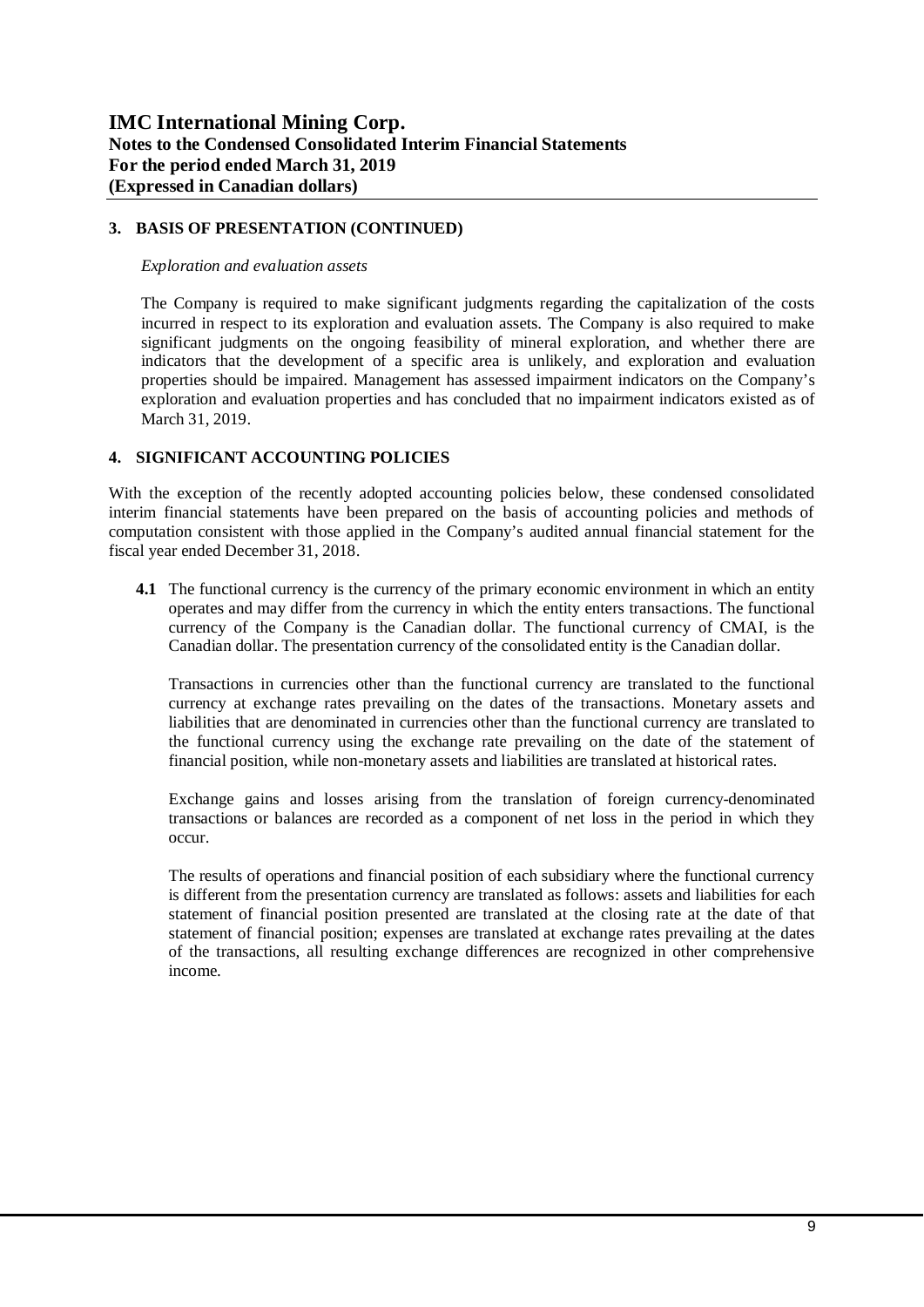#### **4. SIGNIFICANT ACCOUNTING POLICIES (CONTINUED)**

#### **4.2 Exploration and Evaluation Assets**

#### **(i) Pre-license costs:**

Costs incurred before the Company has obtained the legal right to explore are expensed as incurred.

### **(ii) Exploration and evaluation costs:**

Once the legal right to explore has been acquired, exploration and evaluation expenditures are capitalized as incurred, unless future economic benefit is not expected to be realized. The Company capitalizes, on a property by property basis, the costs of acquiring, maintaining its interest in, and exploring and evaluating mineral properties until such time as the lease expires, it is abandoned, sold or considered impaired in value. Indirect administrative costs are expensed as incurred. Exploration and evaluation properties are not depreciated during the exploration and evaluation stage.

Recovery of capitalized costs is dependent on successful development of economic mining operations or the disposition of the related mineral property.

 Although the Company has taken steps to verify title to mineral properties in which it has an interest, these procedures do not guarantee the Company's title. Such properties may be subject to prior agreements or transfers, non-compliance with regulatory requirements or title may be affected by undetected defects.

## **4.3 Decommissioning and Restoration**

The Company is subject to various governmental laws and regulations relating to the protection of the environment. The environmental regulations are continually changing and are generally becoming more restrictive.

Decommissioning and restoration obligations encompass legal, statutory, contractual or constructive obligations associated with the retirement of a long-lived tangible asset (for example, mine reclamation costs) that results from the acquisition, construction, development and/or normal operation of a long-lived asset. The retirement of a long-lived asset is reflected by an other-thantemporary removal from service, including sale of the asset, abandonment or disposal in some other manner.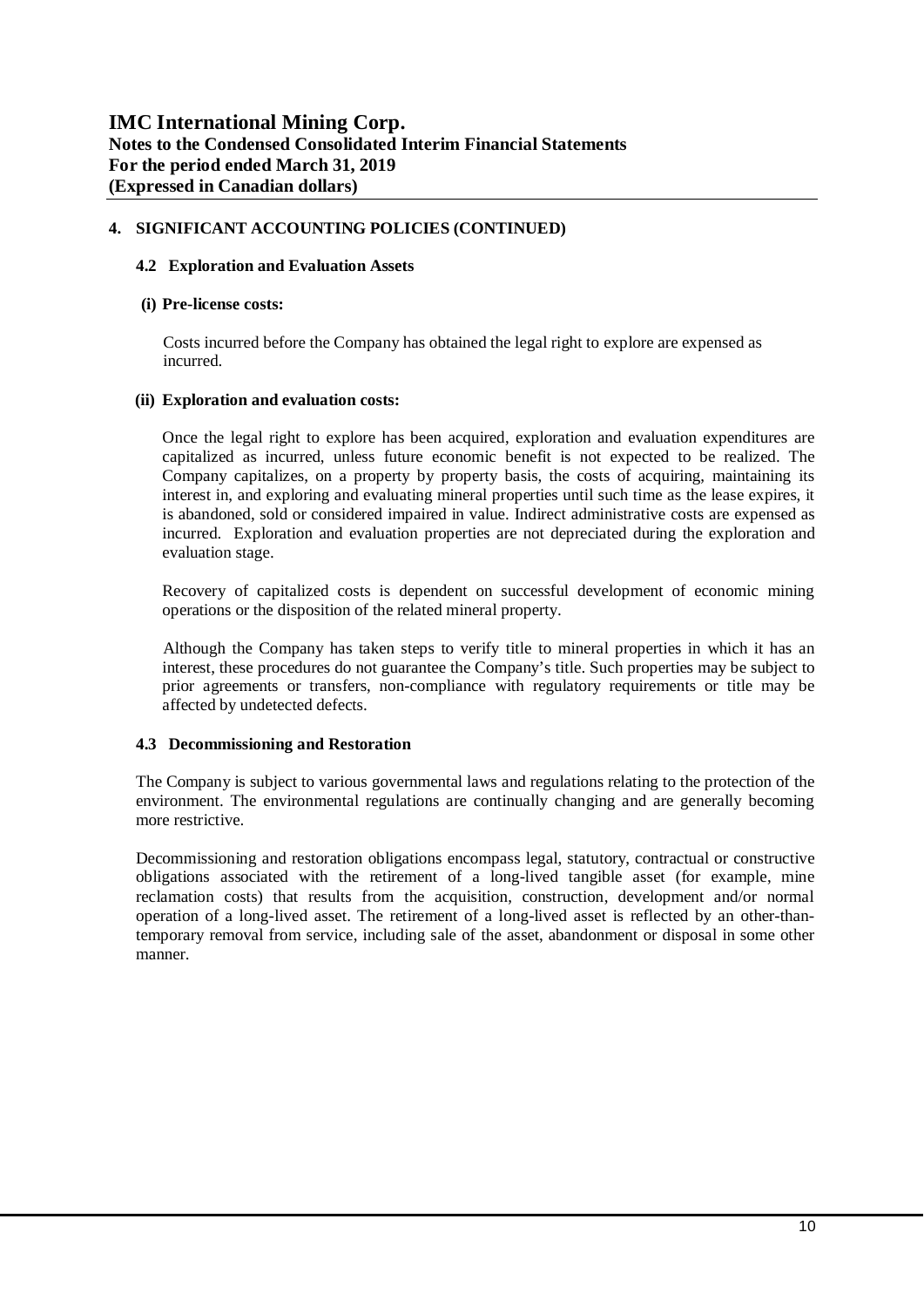### **4. SIGNIFICANT ACCOUNTING POLICIES (CONTINUED)**

#### **4.3 Decommissioning and Restoration (continued)**

The fair value of a liability for decommissioning and restoration is recorded in the period in which the obligation first arises. The Company records the estimated present value of future cash flows associated with site closure and reclamation as a long-term liability and increases the carrying value of the related assets for that amount. Over time, the liability is increased to reflect an interest element in the estimated future cash flows (accretion expense) considered in the initial measurement of fair value. The capitalized cost is depreciated on either the unit-of-production basis or the straight-line basis, as appropriate. The Company's estimates of its provision for decommissioning and restoration obligations could change as a result of changes in regulations, changes to the current market-based discount rate, the extent of environmental remediation required, and the means of reclamation or cost estimates. Changes in estimates are accounted for in the period in which these estimates are revised.

As at March 31, 2019, the Company has determined that it does not have any decommissioning and restoration obligations related to current or former operations.

#### **4.4 Impairment of tangible assets**

At the end of each reporting period, the Company's assets are reviewed to determine whether there is any indication that those assets may be impaired. If such indication exists, the recoverable amount of the asset is estimated in order to determine the extent of the impairment, if any. The recoverable amount is the higher of fair value less costs to sell and value in use. Fair value is determined as the amount that would be obtained from the sale of the asset in an arm's length transaction between knowledgeable and willing parties. In assessing value in use, the estimated future cash flows are discounted to their present value using a pre-tax discount rate that reflects current market assessments of the time value of money and the risks specific to the asset. If the recoverable amount of an asset is estimated to be less than its carrying amount, the carrying amount of the asset is reduced to its recoverable amount and the impairment loss is recognized in profit or loss for the period. For an asset that does not generate largely independent cash flows, the recoverable amount is determined for the cash generating unit to which the asset belongs.

Where an impairment loss subsequently reverses, the carrying amount of the asset (or cashgenerating unit) is increased to the revised estimate of its recoverable amount, but to an amount that does not exceed the carrying amount that would have been determined had no impairment loss been recognized for the asset (or cash-generating unit) in prior years. A reversal of an impairment loss is recognized immediately in profit or loss.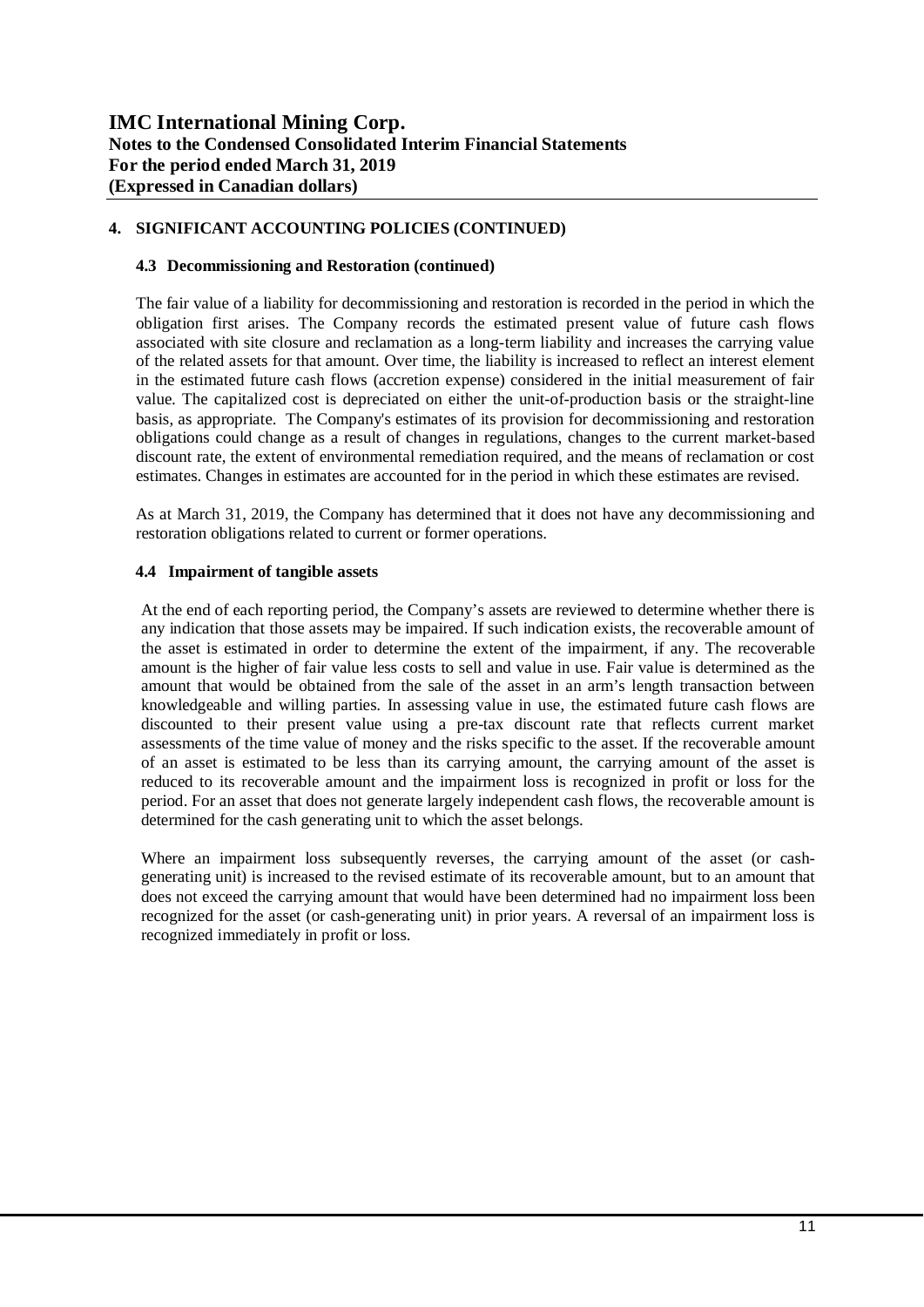#### **4. SIGNIFICANT ACCOUNTING POLICIES (CONTINUED)**

#### **4.5 Changes in Significant Accounting Policies**

#### **Accounting standards adopted during the period**

Certain new standards, interpretations and amendments to existing standards have been issued by the IASB or International Financial Reporting Interpretations Committee ("IFRIC") that are mandatory for accounting periods beginning after January 1, 2019, or later periods. New standards and updates, which are not applicable or are not consequential to the Company, have been excluded from the list below.

IFRS 16, *Leases*, specifies how an entity will recognize, measure, present and disclose leases. The standard provides a single lessee accounting model, requiring lessees to recognize assets and liabilities for all leases unless the lease term is 12 months or less or the underlying asset has a low value. Lessors continue to classify leases as operating or finance, with IFRS 16's approach to lessor accounting substantially unchanged from its predecessor, IAS 17 Leases. IFRS 16 is effective for years beginning after January 1, 2019. There was no impact on the Company's financial statements pursuant to adopting this standard.

#### **5. EXPLORATION AND EVALUATION ASSETS**

The Company has 171 mineral claims in the vicinity of the Harcuvar and Harquahala Mountains, Yavapai County, Arizona, United states.

On February 1, 2019, the Company completed the spin out transaction to acquire the mineral property claims described above. A summary of the capitalized acquisition and exploration expenditures and accumulated totals for the three months ending March 31, 2019 are as follows:

|                                                     | Amount (\$) |
|-----------------------------------------------------|-------------|
| <b>Balance at August 30, 2018</b>                   |             |
| Additions during the period                         |             |
| Claim fees                                          |             |
| <b>Balance at December 31, 2018</b>                 |             |
| Additions during the period                         |             |
| Mineral interest – pursuant to spin out transaction | 113,319     |
| <b>Balance at March 31, 2019</b>                    | 113,319     |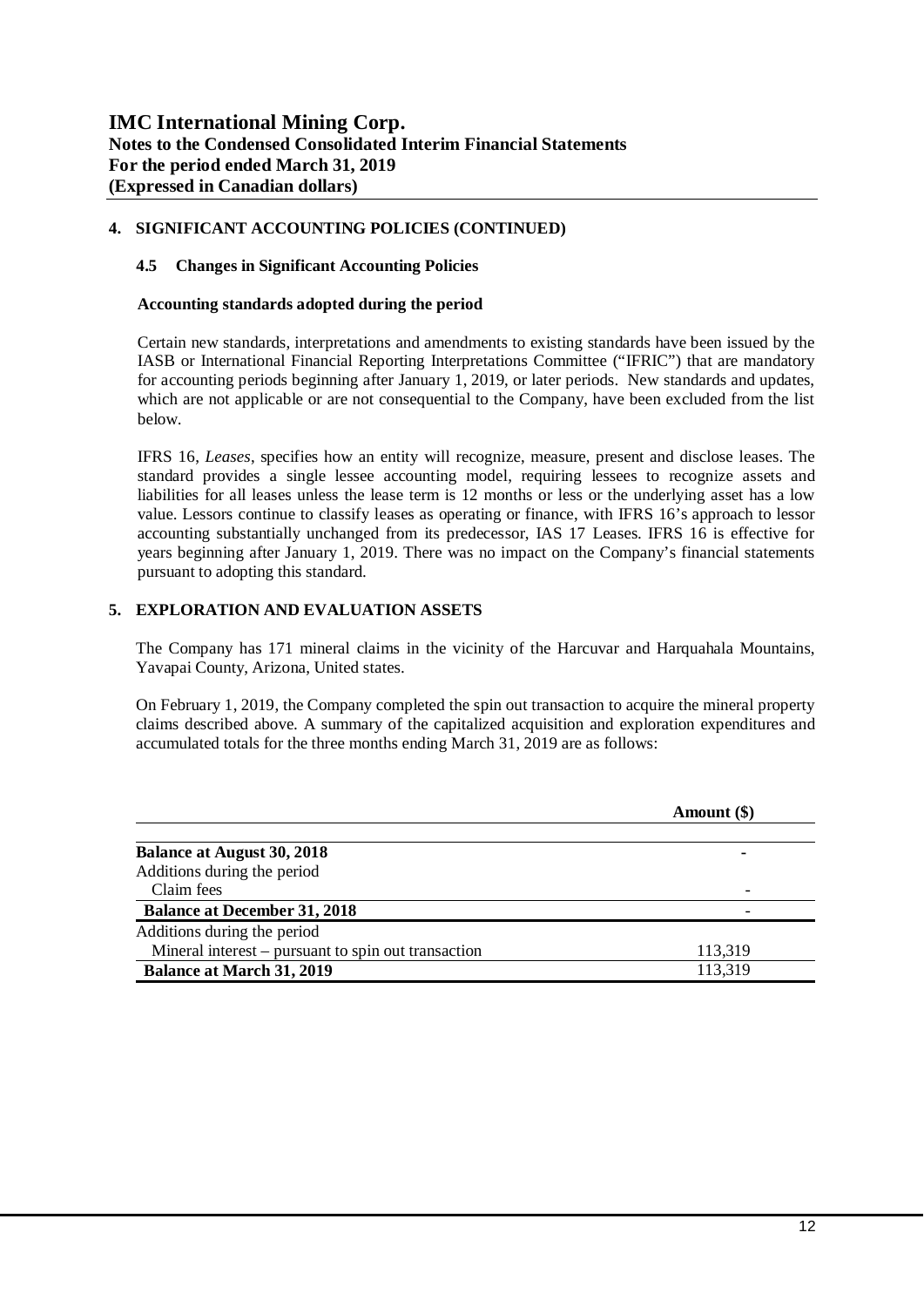## **6. EQUITY**

#### **6.1 Authorized Share Capital**

Unlimited number of common shares with no par value.

#### **6.2 Shares Issued**

Shares issued and outstanding as at March 31, 2019 are 3,246,622 common shares.

During the period ended March 31, 2019, the following share transaction occurred:

i. On February 1, 2019, issued 3,246,621 common shares pursuant to an arrangement to spin-out assets (Note 1).

#### **6.3 Warrants**

As of March 31, 2019, the following warrants were outstanding:

|                    | Warrants |                       | <b>Exercise Price</b> |
|--------------------|----------|-----------------------|-----------------------|
| December 31, 2018  |          |                       |                       |
| Spin-out warrants  | 229,014  |                       | 1.00                  |
| March 31, 2019     | 229,014  |                       | $1.00\,$              |
| <b>Expiry date</b> | Warrants | <b>Exercise Price</b> |                       |
| August 3, 2019     | 229,014  | S                     | 1.00                  |

At March 31, 2019, the weighted-average remaining life of the outstanding warrants was 0.8 years.

#### **6.4 Options and Share-based Compensation**

The Company has adopted a stock option plan whereby up to 10% of the outstanding shares of the Company as of the date of grant have been reserved for the grant and issuance to its employees, officers, directors and consultants. Under the plan, the exercise price of an option may not be set at less than the minimum price permitted by the TSX Venture Exchange. The aggregate number of options granted to any one individual during any 12-month period may not exceed 5% of the issued shares of the Company, or 2% in the case of consultants and investor relations representatives. The stock option plan provides for full vesting of the stock options on the date of approval of the options by the appropriate regulatory authority. Stock options granted to any person engaged in investor relations activities will vest over a period of not less than 12 months with no more than 25% of the stock options vesting in any three-month period. The exercise price of any stock options granted under the plan shall be determined by the Board but may not be less than the market price of the common shares on the Exchange on the date of grant (less any discount permissible under Exchange rules). The term of any stock options granted under the plan shall be determined by the Board at the time of grant but may not exceed ten years.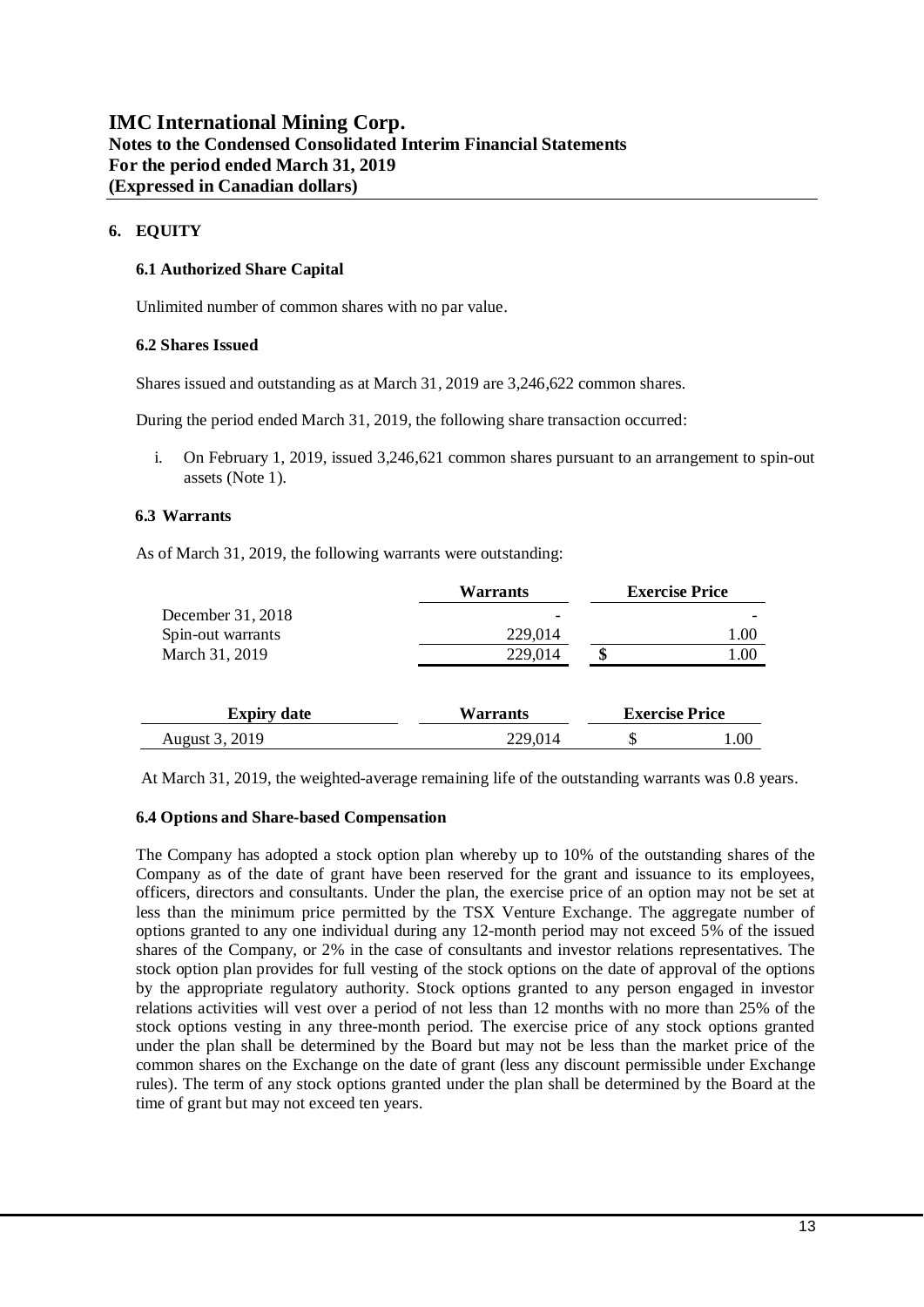#### **6. EQUITY (CONTINUED)**

Pursuant to the spin-out transaction options the Company granted 305,000 options.

The following stock options issued under the stock option plan:

| The following stock options issued under the stock option plan. | <b>Options</b> | Weighted<br>average<br>exercise price |
|-----------------------------------------------------------------|----------------|---------------------------------------|
| December 31, 2018                                               |                |                                       |
| Spin-out options                                                | 305,000        | 1.02                                  |
| March 31, 2019                                                  | 305,000        | 1.00                                  |

At March 31, 2019, the weighted average remaining life of the outstanding options was 4.13 years.

|                    | <b>Outstanding and exercisable</b> |    |                          |                                                 |  |
|--------------------|------------------------------------|----|--------------------------|-------------------------------------------------|--|
| <b>Expiry date</b> | Number of<br><b>Options</b>        |    | <b>Exercise</b><br>price | <b>Remaining</b><br>contractual<br>life (years) |  |
| September 18, 2019 | 7,500                              | \$ | 1.00                     | 0.47                                            |  |
| June 9, 2022       | 17,500                             |    | 0.50                     | 3.19                                            |  |
| August 18, 2022    | 15,000                             |    | 1.10                     | 3.39                                            |  |
| July 22, 2023      | 240,000                            |    | 1.00                     | 4.31                                            |  |
| September 27, 2023 | 10,000                             |    | 1.74                     | 4.50                                            |  |
| November 6, 2023   | 15,000                             |    | 1.40                     | 4.61                                            |  |
|                    | 305,000                            |    |                          |                                                 |  |

#### **7. RELATED PARTY DISCLOSURES**

### **Relationships Nature of the relationship**

Key management Key management are those personnel having the authority and responsibility for planning, directing and controlling the Company and include the President and Chief Executive Officer, and Chief Financial Officer.

As of March 31, 2019, \$28,350 is owed to a Director and Officer for unpaid fees.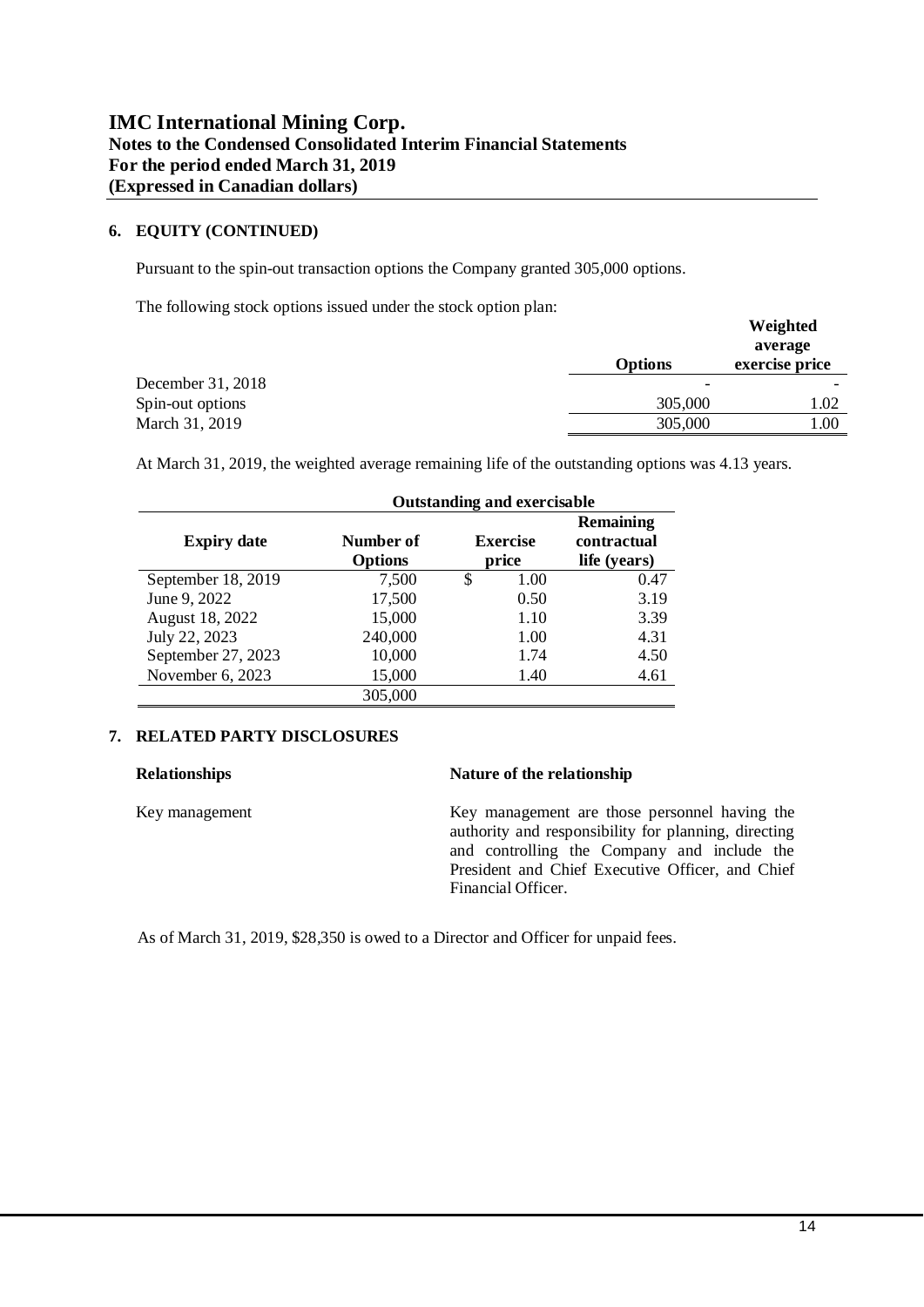#### **8. MANAGEMENT OF CAPITAL**

The Company defines the capital that it manages as its cash and share capital.

The Company's objective when managing capital is to maintain corporate and administrative functions necessary to support the Company's operations and corporate functions; and to seek out and acquire new projects of merit.

The Company manages its capital structure in a manner that provides sufficient funding for operational and capital expenditure activities. Funds are secured, when necessary, through debt funding or equity capital raised by means of private placements. There can be no assurances that the Company will be able to obtain debt or equity capital in the case of working capital deficits.

The Company does not pay dividends and has no long-term debt or bank credit facility. The Company is not subject to any externally imposed capital requirements.

#### **9. RISK MANAGEMENT**

#### **9.1 Financial Risk Management**

The Company may be exposed to risks of varying degrees of significance which could affect its ability to achieve its strategic objectives. The main objectives of the Company's risk management processes are to ensure that risks are properly identified and that the capital base is adequate in relation to those risks. The principal risks to which the Company is exposed are described below.

#### **a. Capital Risk**

The Company manages its capital to ensure that there are adequate capital resources for the Company to maintain operations. The capital structure of the Company consists of share capital.

#### **b. Credit Risk**

Credit risk is the risk that a counter party will be unable to pay any amounts owed to the Company. Management's assessment of the Company's exposure to credit risk is low.

#### **c. Liquidity Risk**

Liquidity risk is the risk that the Company is not able to meet its financial obligations as they fall due. As at March 31, 2019, the Company's working capital is \$352,407, and it does not have any long-term monetary liabilities. The Company may seek additional financing through debt or equity offerings, but there can be no assurance that such financing will be available on terms acceptable to the Company or at all. Any equity offering will result in dilution to the ownership interests of the Company's shareholders and may result in dilution to the value of such interests. The Company's approach to managing liquidity risk is to ensure that it will have sufficient liquidity to meet liabilities when due. As at March 31, 2019, the Company has cash of \$399,612 and accounts payable and accrued liabilities of \$47,205.